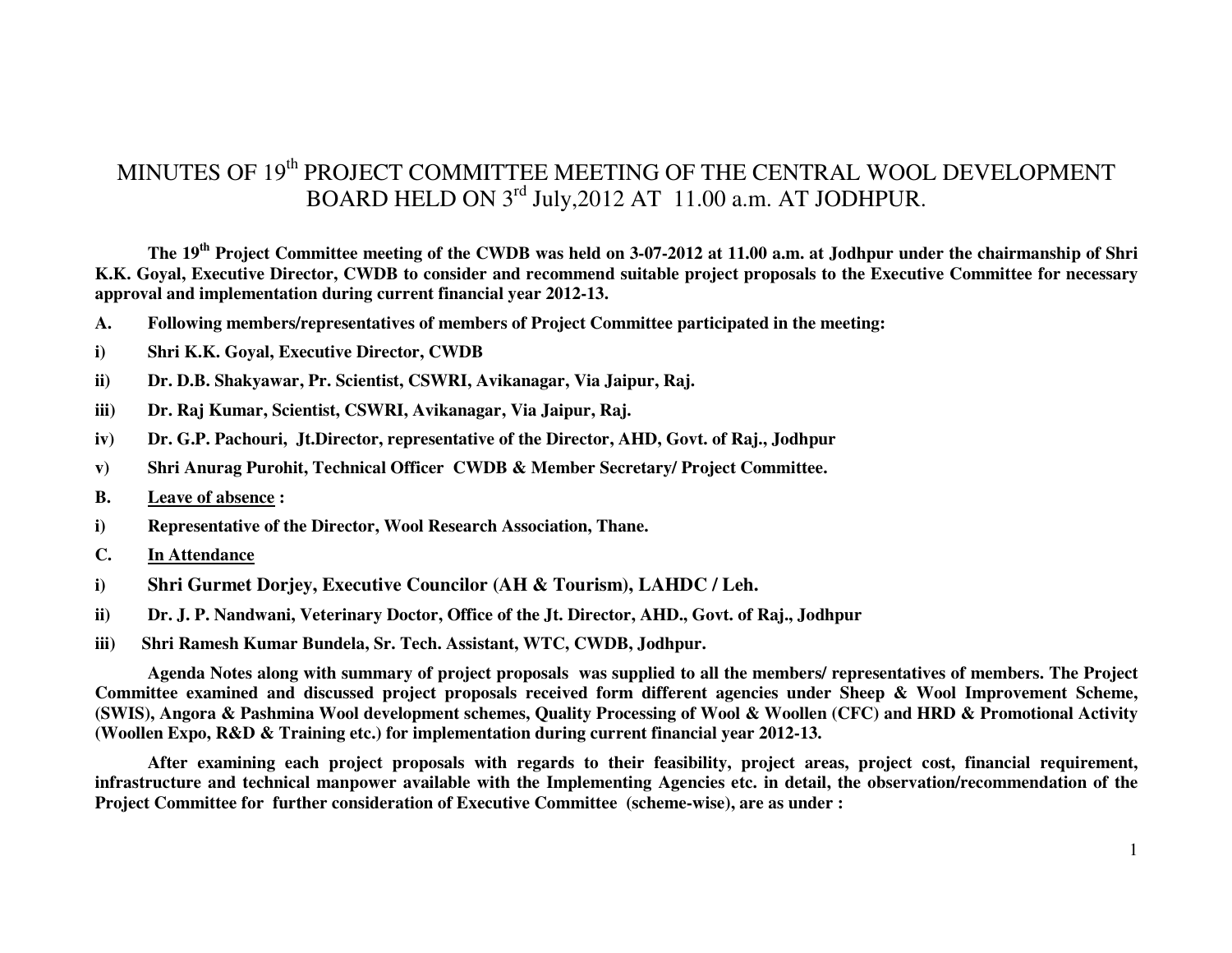#### **I.Name of Scheme : Sheep & Wool Improvement Scheme (SWIS)**

| S<br>$\mathbf N$ | <b>Name of Agency</b><br>submitted the project<br>proposals                                   | <b>Funds demanded for</b><br><b>Components</b>                                                                                                                      | <b>Total</b><br>Project<br>Cost           | No. of sheep $\&$<br><b>Project Area</b>                                                                               | Recommendation of Project Committee for<br>approval of projects the Executive Committee<br>of Board and grant may be given as per<br>scheme during FY 2012-13, as under                                                              |
|------------------|-----------------------------------------------------------------------------------------------|---------------------------------------------------------------------------------------------------------------------------------------------------------------------|-------------------------------------------|------------------------------------------------------------------------------------------------------------------------|--------------------------------------------------------------------------------------------------------------------------------------------------------------------------------------------------------------------------------------|
|                  | Karnataka Sheep & Wool<br>Deve. Corp., Govt. of<br>Karnataka, Banglore                        | Health Care, Breed<br>Improvement, MFC, Feed<br>Supplement, Adm.<br>Overheads.                                                                                      | 145.30<br>lakh for 3<br>years             | 1 lakh sheep of<br>Ranebennur,<br>Haveri and Hangal<br>districts.                                                      | HC - Rs. $18 + 4(3+1)$ @22per sheep= 22.00lac<br>MFC-1center@2.5 lac<br>2 Ram Raising unit@9.0lac=18 lac<br><b>Total-42.50 lac</b>                                                                                                   |
|                  | Andhra Pradesh Sheep &<br>Goat Development<br>Cooperative Fed. Ltd.,<br>Masabtank, Hyderabad. | Health Care, Ram Raising<br>Units, Sheep Pen, Revolving<br>Fund, Adm. Overheads.                                                                                    | Rs. 223<br>lakh for<br>one year           | 5 lakh sheep and<br>project area not<br>specified.                                                                     | HC- 2 lac sheep $@$ Rs.18/sheep= 36 lac<br>2 Ram raising Unit @ 9.0lac= 18 lac<br>30 sheep pen $\& 0.10$ lac per sheep pen = $3$ lac<br>Overhead, Survey & study, $@$ 4 per sheep for 2<br>$lac\,sheep=8$ lac<br>Total-Rs 65.0 lakhs |
| 3                | Uttarakhand Sheep &<br>Wool Development<br>Board, Govt. of<br>Uttarakhand, Dehradun           | Health Care, Ram Raising<br>Units (Breed Improvement),<br>Procurement & Training in<br>sheep shearing, Grading $\&$<br>Mkt Assistance, Sheep Pen<br>Adm. Overheads. | 94.715<br>lakh for<br>one year            | 1.30 lakh sheep of<br>Chamoli, Pauri,<br>Pithoragarh,<br>Bageshwar,<br>Uttarkashi,<br>Rudraprayg &<br>Tehri districts. | HC-1.0 lac sheep@Rs.18/sheep=18 lac<br>Marketing, grading, overhead@10\sheep=10.0lac<br>1 Ram Rraising Unit@9.0lac=9 lac<br>60 sheep pen $@0.10$ sheep pen= 6 lac<br><b>Total-43 lakhs</b>                                           |
| 4                | Sheep Husbandry Deptt.,<br>Ladakh Autonomous Hill<br>Deve. Council, Kargil<br>District        | Health Care, Feed<br>Supplement                                                                                                                                     | 600.54<br>lakh for 4<br>years<br>coverage | All 2.779 lakh<br>sheep and goat for<br>4 years coverage                                                               | HC-2 lac sheep\goat Rs.18 +4 $(3+1)= 22$ per<br>sheep = $Rs\,44.00$ lac<br>Feed supplement for 0.25 lakh<br>sheep\goat@3\animal for 90days= 67.50 lac **<br><b>Total-Rs 111.50 lac</b>                                               |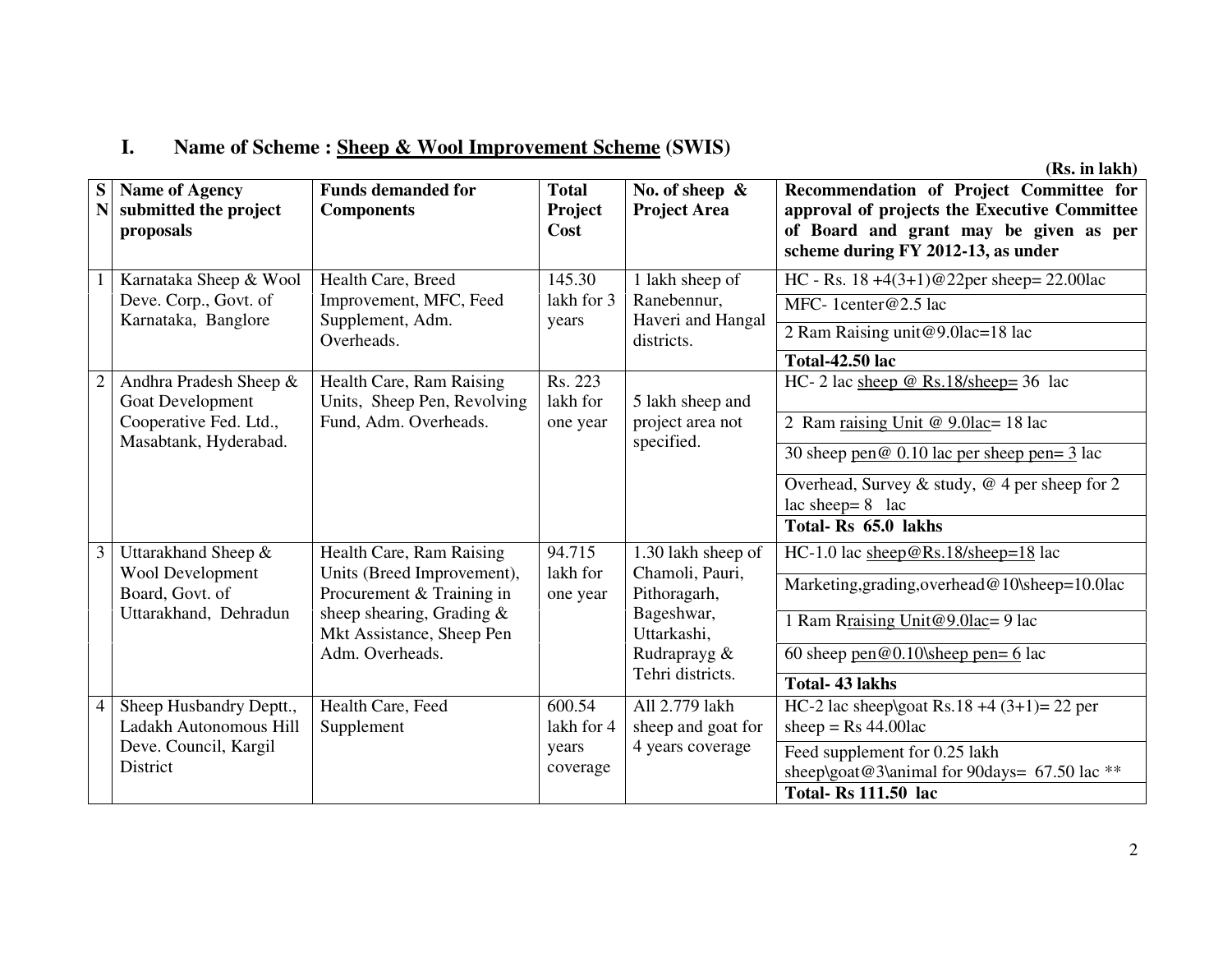| 5 <sup>1</sup> | Sheep Husbandry Deptt.,  | Feed Supplement for 1 lakh    | Total Rs. | 2.30 lakh sheep   | HC-2 lac sheep@ Rs. 18\sheep= 36 lac                      |
|----------------|--------------------------|-------------------------------|-----------|-------------------|-----------------------------------------------------------|
|                | Ladakh Autonomous Hill   | sheep for only 50 days @ Rs.  | 688.65    | and goat of Leh   | Feed supplement- for 0.50 lakh sheep @ Rs.                |
|                | Deve. Council, Leh       | 3/- per day, Health Care      | lakh for  | districts.        | 270/- Total Rs. 135.00 lac**                              |
|                | <b>District</b>          |                               | two years |                   | Strengthening of existing 2 Sheep/Pashmina                |
|                |                          |                               | period.   |                   | Govt. farms $=$ Rs. 40 lakh                               |
|                |                          |                               |           |                   | 2 Ram Raising Units = Rs. 18 lakh                         |
|                |                          |                               |           |                   | 500 Sheep/goat pens Rs. 50 lakh                           |
|                |                          |                               |           |                   | Total-Rs. 279 Lakh                                        |
| 6              | H.P. State Coop. Wool    | Health Care, Breed            | demand    | $(i)$ Shimla &    | (ii) Chamba, Kangra, Kullu & Mandi districts              |
|                | Procurement & Mkt. Fed.  | Improvement, Grading &        | of Rs.    | Kinnaur districts | $HC-2.0lac \ @ \ 18 = Rs. 36 lac$                         |
|                | Ltd., Govt. of H.P.,     | Mkt Assistance, Training,     | 124.90    | for Rampur        | 2 lac sheep for Mkt, Gdg, overhead@ $9 = 18$ -            |
|                | Shimla                   | Adm. Overheads expenditure.   | lakh      | Bushehri breed of | $15.33 = Rs$ , 2.67 lac                                   |
|                |                          |                               | only)     | sheep.            | Total-Rs 38.67 lac                                        |
|                | J&K Sheep & Sheep        | Health care, Strengthening of | 1361 lac  | Not given         | $HC-2$ lac sheep Rs.18 per sheep = 36.00 lac              |
|                | Products Development     | farms, Breed improvement,     |           |                   | Strength. of farm $\omega$ 20 lac for 1 farm = 20 lac     |
|                | Board, Govt. of J. & K., | Support for sheep SEC,        |           |                   | Overhead, Survey, study, marketing,                       |
|                | Srinagar.                | Survey, study, marketing,     |           |                   | $\text{grading@10}\simeq 10$ sheep for 2 lac sheep=20 lac |
|                |                          | grading, overhead,            |           |                   | Support of MPEC $@10$ lac for 2 center=20 lac             |
|                |                          |                               |           |                   | Total-Rs 96 lac                                           |
| 8              | Central Sheep & Wool     | Health Care, Survey &         | 110 lakh  | 1 lakh sheep of   | HC- 1 lac sheep Rs.18 +4 $(1+3)= 22$ per sheep =          |
|                | Research Institute,      | Overhead expenditure and      | one lakh  | Tonk, Ajmer,      | Rs 22.00 lac. Components Health Care, Survey &            |
|                | Avikanagar Jaipur.       | <b>Breed Improvement (Ram</b> | sheep for | Jaipur and Nagor  | Overhead expenditure                                      |
|                |                          | <b>Raising Units)</b>         | 5 years   | districts.        |                                                           |
|                |                          |                               |           |                   | Grand Total Rs. 697.67 lakh                               |

**Note\* As feed is to be transported to Leh-Kargil area from HP, Punjab or Haryana area, most of the fund is spend on transportation so for Leh-Kargil area, Transportation charges for feed will be paid on actual basis by CWDB in addition to feed cost sanctioned above.**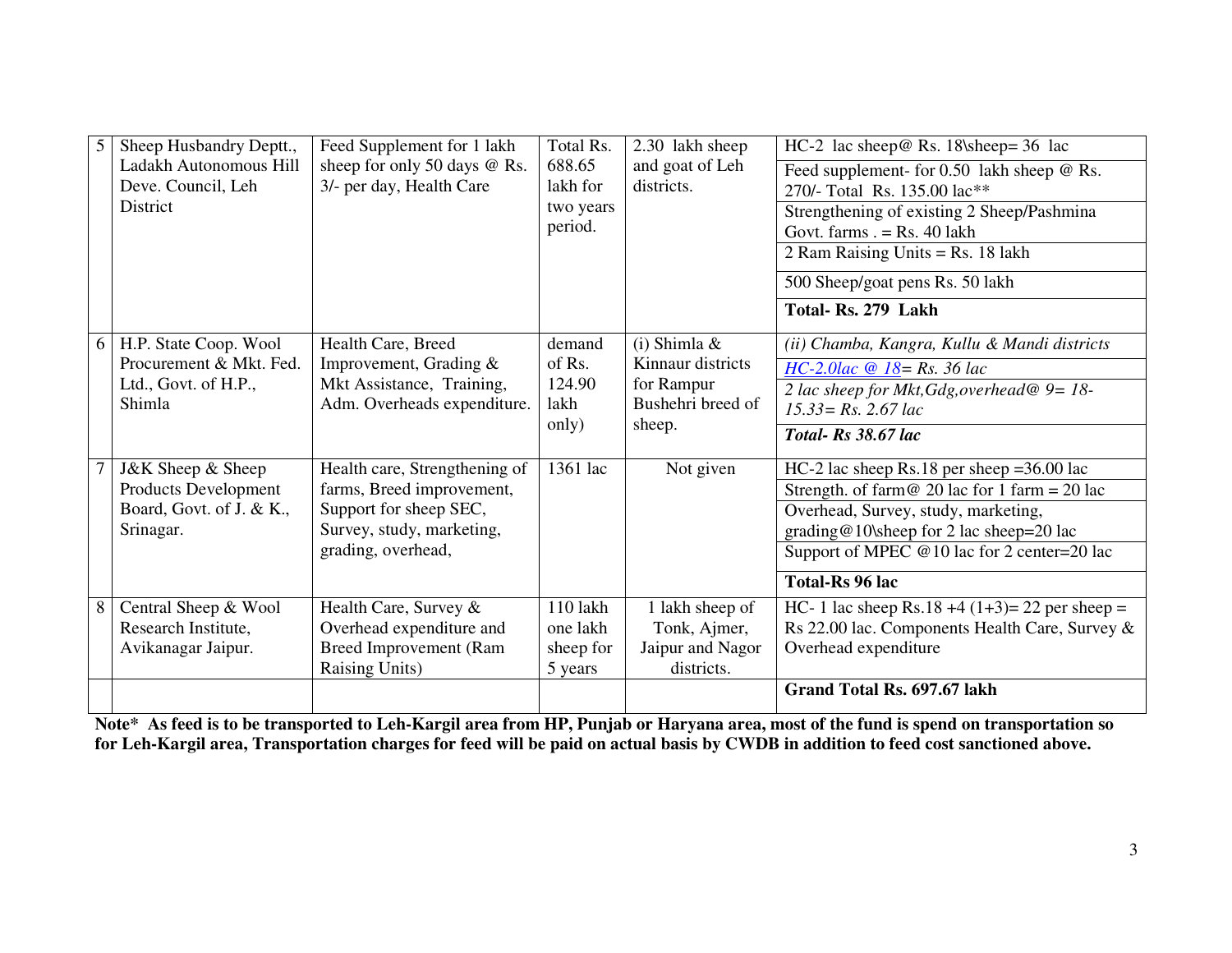| S.No. | Name of I.A.                                                                | <b>Scheme</b>                                     | <b>Project Cost</b>                                       | <b>Name of Project Proposal</b>                                                                                                                      | <b>Observation/recommendat</b><br>ion of Project Committee<br>for approval of project.                   |
|-------|-----------------------------------------------------------------------------|---------------------------------------------------|-----------------------------------------------------------|------------------------------------------------------------------------------------------------------------------------------------------------------|----------------------------------------------------------------------------------------------------------|
| 1.    | <b>Wool Research</b><br>Association,<br><b>Thane-400607</b><br>(Maharashtra | <b>R&amp;D</b> Project under<br><b>HRD</b> Scheme | Cost-47,13,600/-<br>Period-24 Months                      | Use of Indian Wools in<br>development of technical<br>textiles.                                                                                      | Due to reduced outlay, it is<br>not possible to consider<br>now and may be<br>considered at later stage. |
| 2.    | $-D0$                                                                       | $-Do$                                             | Cost-47,83,650/-<br><b>Period-</b><br>24<br><b>Months</b> | Development of Indian wool -<br><b>SAP Polymer mix product for</b><br>agrarian use as fertilizer                                                     | -do-                                                                                                     |
| 3.    | $-D0$                                                                       | $-Do$                                             | Cost-52,75,200/-<br>Period-<br>24<br><b>Months</b>        | <b>Design and Development of</b><br>wool based smart textiles.<br>having thermoregulatory<br>properties using phase change<br><b>Materials (PCM)</b> | $-do-$                                                                                                   |

# **II. Project proposals received under R&D activity (HRD Programme)**

#### **III. Project proposals received under Training Programme ( HRD Programme)**

| S.No. | Name of I.A.                   | <b>Scheme</b>       | <b>Project Cost</b> | <b>Name of Project</b>   | <b>Observation/recommendation</b>   |
|-------|--------------------------------|---------------------|---------------------|--------------------------|-------------------------------------|
|       |                                |                     |                     | <b>Proposal</b>          | of Project Committee for            |
|       |                                |                     |                     |                          | approval of project.                |
|       | <b>Uttarakhand Sheep and</b>   | <b>HRD</b> Training | Total Cost-85.89    | <b>Training in Sheep</b> | The Board may reimburse             |
|       | <b>Wool Development Board,</b> | <b>Programme</b>    | Lacs                | <b>Shearing, Wool</b>    | the training expenses to            |
|       | Govt. of Uttarakhand,          |                     | (to benefit 1200)   | Grading & Storage etc.   | <b>Uttarakhand Sheep &amp; Wool</b> |
|       | <b>Dehradun</b>                |                     | sheep breeders)     |                          | <b>Board on same financial</b>      |
|       |                                |                     |                     |                          | parameters applicable for           |
|       |                                |                     |                     |                          | training is being conducing         |
|       |                                |                     |                     |                          | by Board at CSBF, Hissar &          |
|       |                                |                     |                     |                          | <b>CSWRI.</b>                       |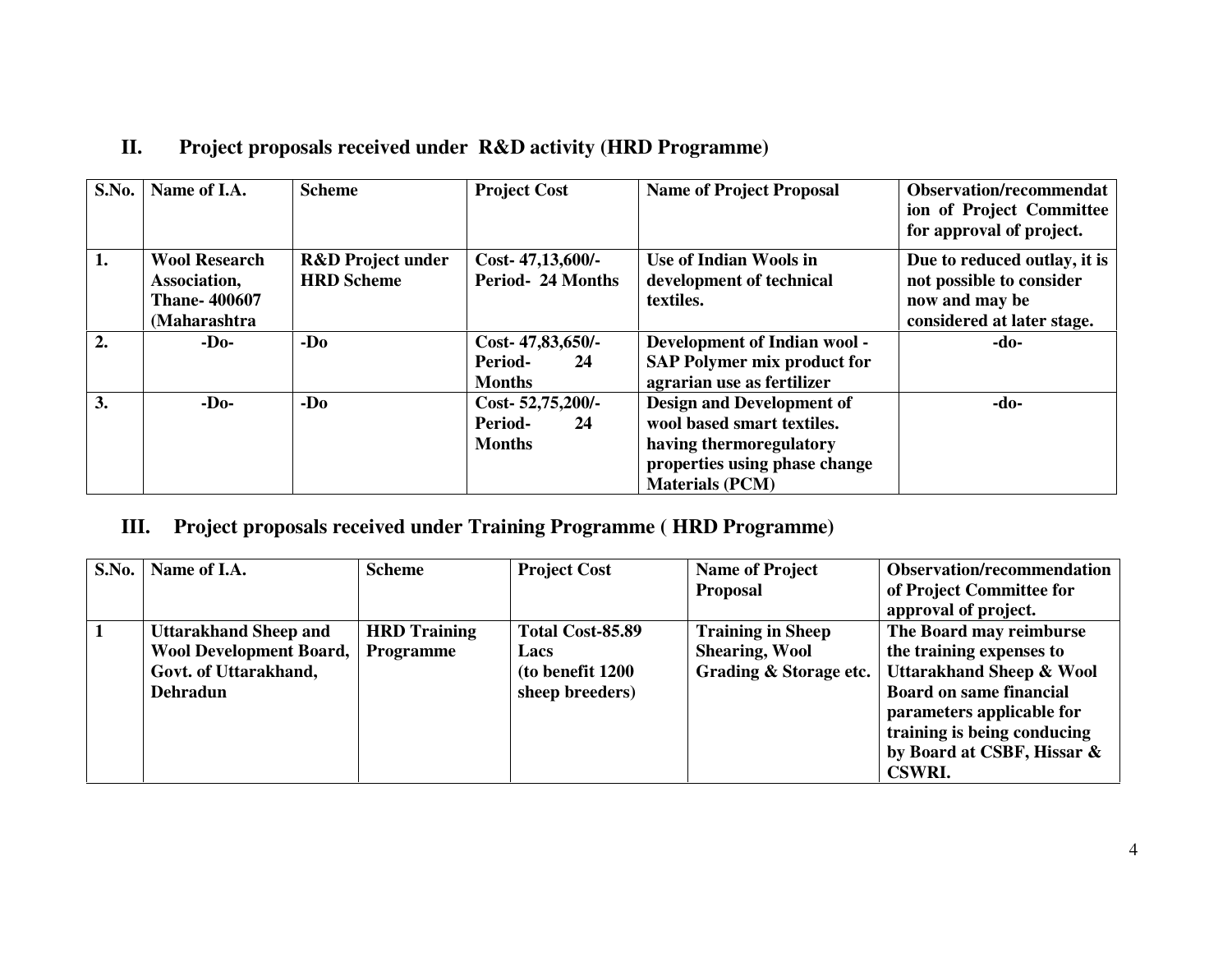# **IV. Creation of Revolving Fund for marketing of raw wool :**

(Rs. in lakh)

| S.  | <b>Name of Agency</b>       | Project         | <b>Proposed</b> | <b>Fund may</b>       | <b>Remarks</b>                  | <b>Observation/recomme</b> |
|-----|-----------------------------|-----------------|-----------------|-----------------------|---------------------------------|----------------------------|
| No. |                             | area            | require-        | provide as per        |                                 | ndation of Project         |
|     |                             |                 | ment of         | approved              |                                 | <b>Committee for</b>       |
|     |                             |                 | funds           | scheme                |                                 | approval of project.       |
|     | J. & K. State Sheep & Sheep | Jammu &         | 50              | For                   | The J & K. Sheep Board          | Due to reduced outlay      |
|     | Product Development Board,  | <b>Srinagar</b> |                 | <b>Procurement of</b> | had already been released       | , it is not possible to    |
|     | Govt. of J. & K., Srinagar. | division        |                 | <b>Wool</b>           | <b>Rs. 40.0 Lakhs in FY 10-</b> | consider now and may       |
|     |                             |                 |                 |                       | 11 and after receiving the      | be considered at later     |
|     |                             |                 |                 |                       | progress report of same,        | stage                      |
|     |                             |                 |                 |                       | It may be considered at         |                            |
|     |                             |                 |                 |                       | later stage.                    |                            |

#### **V.Angora Wool Development Project**

## A. Establishment of Mini Angora Rabbit Farms :

| S.<br>No.      | <b>Name of Agency</b>                                           | <b>Project No.</b><br>of Family | <b>Proposed</b><br>require-ment of<br>funds during<br>2012-13 | <b>Remarks</b>                                                | Observation/recommendation<br>- of<br><b>Project Committee for approval of</b><br>project and grant may be given as<br>per scheme during FY 2012-13. |
|----------------|-----------------------------------------------------------------|---------------------------------|---------------------------------------------------------------|---------------------------------------------------------------|------------------------------------------------------------------------------------------------------------------------------------------------------|
|                | The Manali Velley Live Stock<br>Coop Society Ltd., Kullu (H.P.) | 20                              | 10.40                                                         | <b>Agency has experience</b><br>to implement such<br>project. | The Project Committee agreed<br>with all proposals and                                                                                               |
| $\overline{2}$ | Gramodyog<br>Sansthan,<br>Swati<br>Pithoragarh (Uttarakhand)    | 20                              | 10.40                                                         | <b>Agency has experience</b><br>to implement such<br>project. | recommended to the EC for<br>approval during 2012-13.                                                                                                |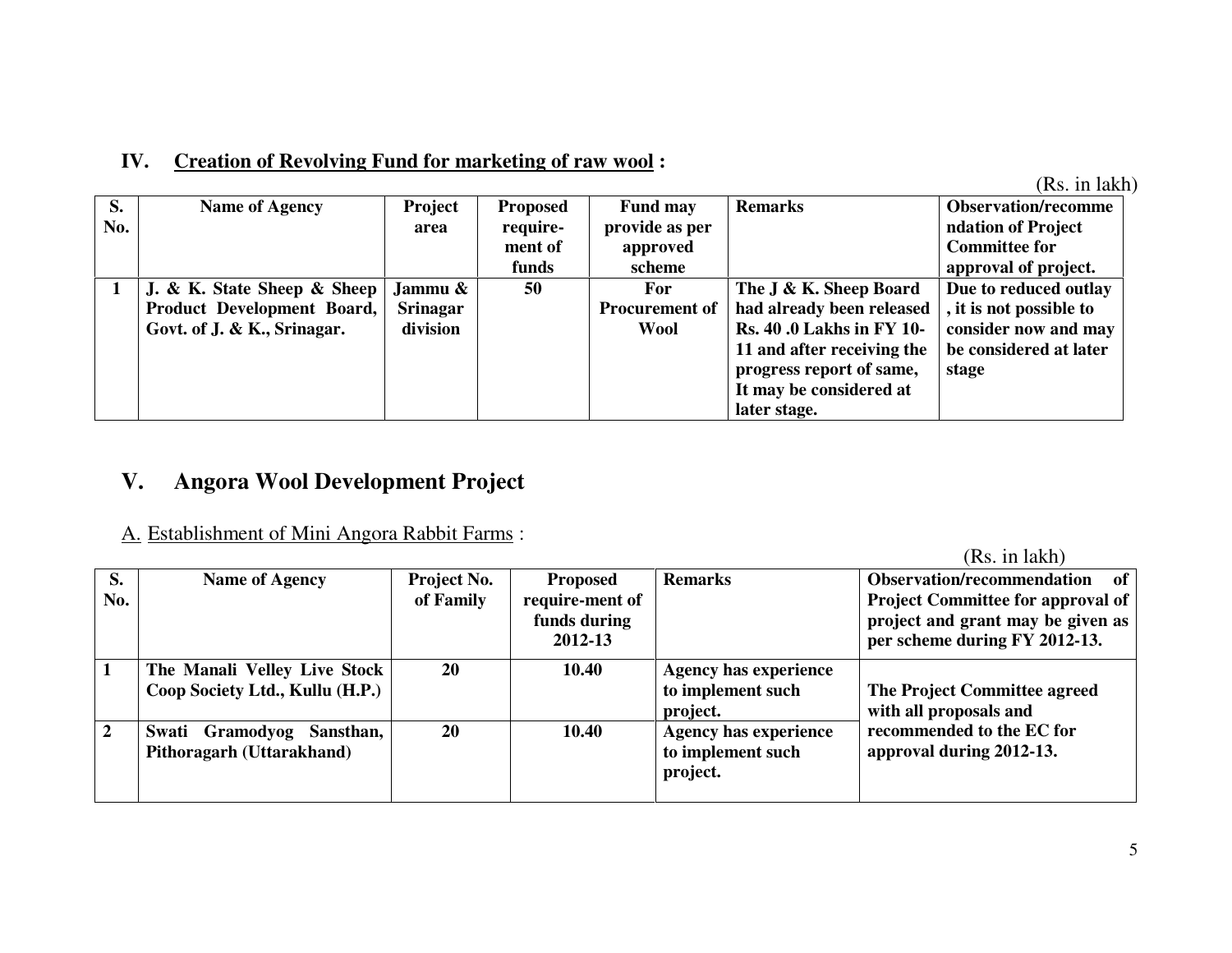| Natraj Development & Welfare               | 20 | 10.40 | - New NGO, Documents | Before sanctioning the funds to |
|--------------------------------------------|----|-------|----------------------|---------------------------------|
| <b>Organization, Kullu (H.P.)</b>          |    |       | are to be verified.  | NGO (IA), the Board shall       |
| <b>Mass</b><br><b>Theater</b><br>Education | 20 | 10.40 | -do-                 | examine/ verify the desired     |
| Society,<br>Pithoragarh,                   |    |       |                      | documents as prescribed for     |
| <b>Uttarakhand</b>                         |    |       |                      | both these agencies.            |

## B. Common Facility-cum-Training Centres :

| S.               | <b>Name of Agency</b>                                                                                    | Project                   | <b>Proposed</b>          | <b>Fund may</b>                                | <b>Remarks</b>                                                                                                 | Observation/recommendation<br>of                                                                                                                   |
|------------------|----------------------------------------------------------------------------------------------------------|---------------------------|--------------------------|------------------------------------------------|----------------------------------------------------------------------------------------------------------------|----------------------------------------------------------------------------------------------------------------------------------------------------|
| No.              |                                                                                                          | <b>Physical</b><br>target | require-ment<br>of funds | be<br>provided as<br>per<br>approved<br>scheme |                                                                                                                | Project Committee for approval of<br>project and grant may be given as<br>per scheme during FY 2012-13.                                            |
|                  | <b>Bhutti</b><br><b>Weavers</b><br>Cooperative<br>Society, Kullu H.P.                                    | To train<br>40<br>persons | 4.36                     | 4.36                                           | <b>Agency has experienced</b><br>under such activity.                                                          | The Project Committee agreed with<br>all proposals and recommended to<br>the EC for approval during 2012-                                          |
| $\overline{2}$   | The Manali Velley<br>Live Stock Coop<br>Society Ltd., Kullu                                              | To train<br>40<br>persons | 9.17                     | 4.36                                           | <b>Agency has experienced</b><br>under such activity.                                                          | 13.                                                                                                                                                |
| 3                | Natraj<br>$\boldsymbol{\alpha}$<br><b>Development</b><br>Welfare<br><b>Organization, Kullu</b><br>(H.P.) | To train<br>40<br>persons | 9.17                     | 4.36                                           | - New NGO and have no<br>experience under such<br>project, <i>creditability</i> of NGO<br>need to be verified. | Before sanctioning the funds to<br>NGO (IA), the Board shall<br>examine/ verify the desired<br>documents as prescribed for<br>both these agencies. |
| $\boldsymbol{4}$ | <b>Bushahr</b><br>The<br><b>Udyogic</b><br><b>Bunkar</b><br>She. Rampur Bsr,<br>Shimla (H.P.)            | To train<br>40<br>persons | 4.57                     | 4.36                                           | New NGO and have no<br>experience under such<br>project, <i>creditability</i> of NGO<br>need to be verified.   |                                                                                                                                                    |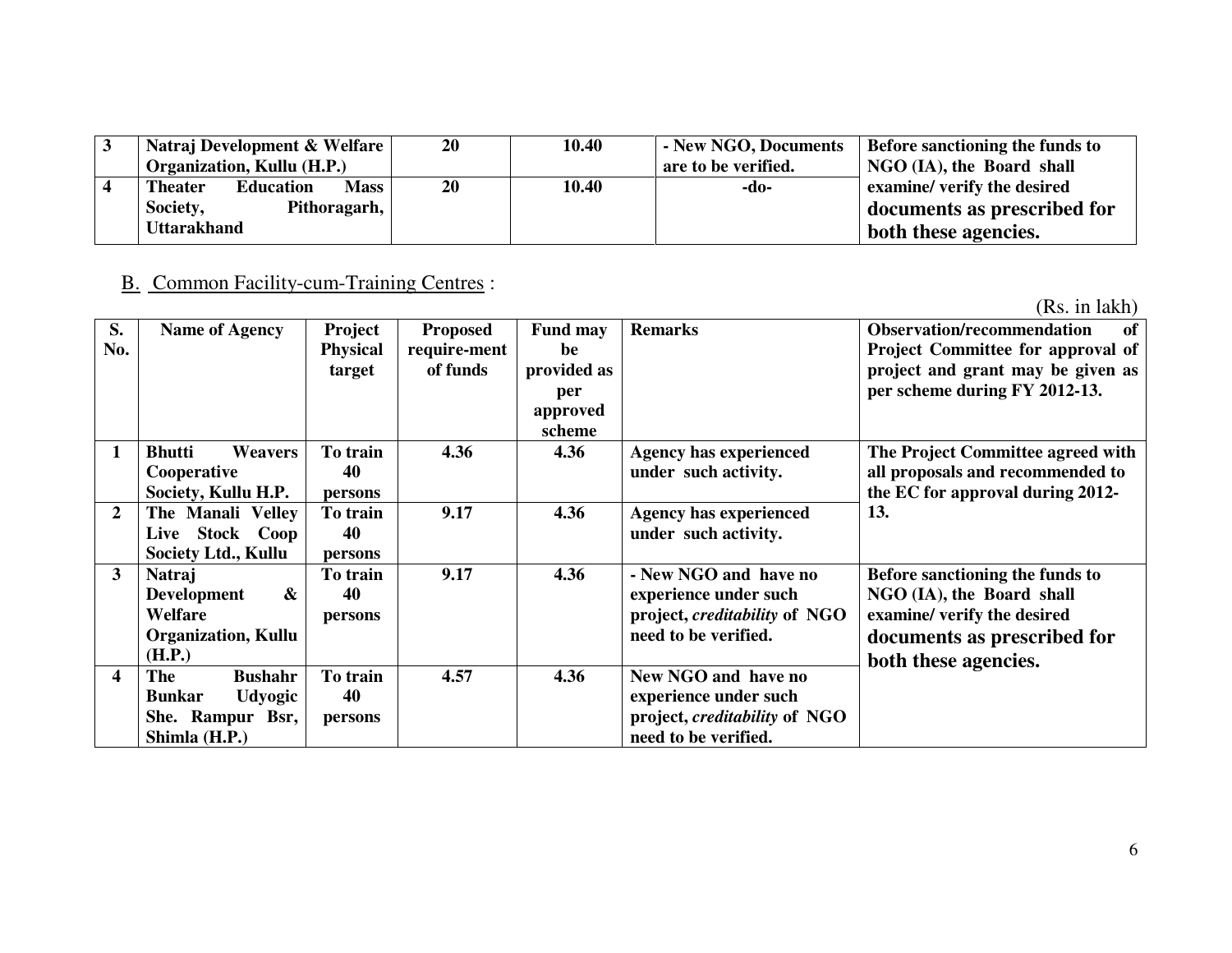#### **VI. Pashmina Wool Development Programme :**

| S.<br>No.      | <b>Name of Agency</b>                                                                                        | <b>Project Components/</b><br>area                                                                                                                                                                   | <b>Proposed</b><br>require-ment<br>of funds | Fund may provide as per<br>approved scheme                                                                                                                                       | Observation/recommendation of Project<br>Committee for approval of project and<br>grant may be given as per scheme during<br>FY 2012-13.                                                                                                                                                                               |
|----------------|--------------------------------------------------------------------------------------------------------------|------------------------------------------------------------------------------------------------------------------------------------------------------------------------------------------------------|---------------------------------------------|----------------------------------------------------------------------------------------------------------------------------------------------------------------------------------|------------------------------------------------------------------------------------------------------------------------------------------------------------------------------------------------------------------------------------------------------------------------------------------------------------------------|
| $\mathbf{1}$   | <b>Ladakh Autonomous</b><br>Hill<br><b>Development</b><br>Council, Leh                                       |                                                                                                                                                                                                      | Rs. 230.82<br>lakh for 3 year               |                                                                                                                                                                                  |                                                                                                                                                                                                                                                                                                                        |
|                | a                                                                                                            | <b>Pashmina Buck</b>                                                                                                                                                                                 | 4000 per buck                               | <b>Rs. 2000 per buck for 100</b><br>bucks = $\text{Rs. 2}$ lakh                                                                                                                  | The Project Committee agreed with the<br>proposal<br>recommended<br>and<br>to<br>the                                                                                                                                                                                                                                   |
|                | $\mathbf b$                                                                                                  | <b>Nutrition Supplement</b>                                                                                                                                                                          | Rs.3                                        | Rs. 3.00 for @ 270/- for<br>$25,000$ goat = Rs. 67.50<br>lakh (Transportation<br>charges extra)                                                                                  | <b>Executive</b><br><b>Committee</b><br>of<br><b>Board</b><br>for<br>necessary approval of Rs. 82.30 lakh during<br>2012-13.                                                                                                                                                                                           |
|                | $\mathbf c$                                                                                                  | <b>Health Coverage</b>                                                                                                                                                                               | Rs. 12/- animal                             | Rs. $10/-$ for 1 lakh goat =<br><b>Rs. 10 lakh</b>                                                                                                                               |                                                                                                                                                                                                                                                                                                                        |
|                | d                                                                                                            | Pashmina combs                                                                                                                                                                                       | 400 each                                    | $200$ each for $250$ combs =<br><b>Rs. 0.50 lakh</b>                                                                                                                             |                                                                                                                                                                                                                                                                                                                        |
|                | e                                                                                                            | <b>Breeder</b><br>orientation<br>training camps                                                                                                                                                      | 1 lakh per<br>camp                          | Rs. 2.30 lakh for refresher<br>course                                                                                                                                            |                                                                                                                                                                                                                                                                                                                        |
|                | f                                                                                                            | <b>Creation of mini farm</b>                                                                                                                                                                         | Rs. 18 lakh                                 | No provision                                                                                                                                                                     |                                                                                                                                                                                                                                                                                                                        |
|                |                                                                                                              |                                                                                                                                                                                                      |                                             | Total Rs. 82.30 lakh                                                                                                                                                             |                                                                                                                                                                                                                                                                                                                        |
| $\overline{2}$ | Sher-e-Kashmir<br>University<br>of<br><b>Agricultural Science</b><br>and Technology of<br>Kashmir, Srinagar. | <b>R&amp;D</b> project under<br><b>Pashmina Development</b><br><b>Programme</b> for<br>'Expansion of<br><b>Pashmina Goat Rearing</b><br><b>Area in Non-</b><br><b>Traditional Area of</b><br>Kargil' | Rs. 258.06<br>lakhs                         | 200 Lakh may<br>Rs.<br>be<br>sanctioned<br><b>as</b><br>per<br>comments of CSWRI to<br>implement R&D project in<br>Kargil<br>district<br>for<br>Pashmina<br>wool<br>development. | CSWRI has commented positively for<br>implementation of R&D Project for<br>expansion of Pashmina goat in non-<br>traditional area of Kargil district. Purchase<br>of raw Pashmina may be ensured by<br>existing CFC under Q&P scheme of Board.<br>The Project Committee recommended the<br>project to EC for approval. |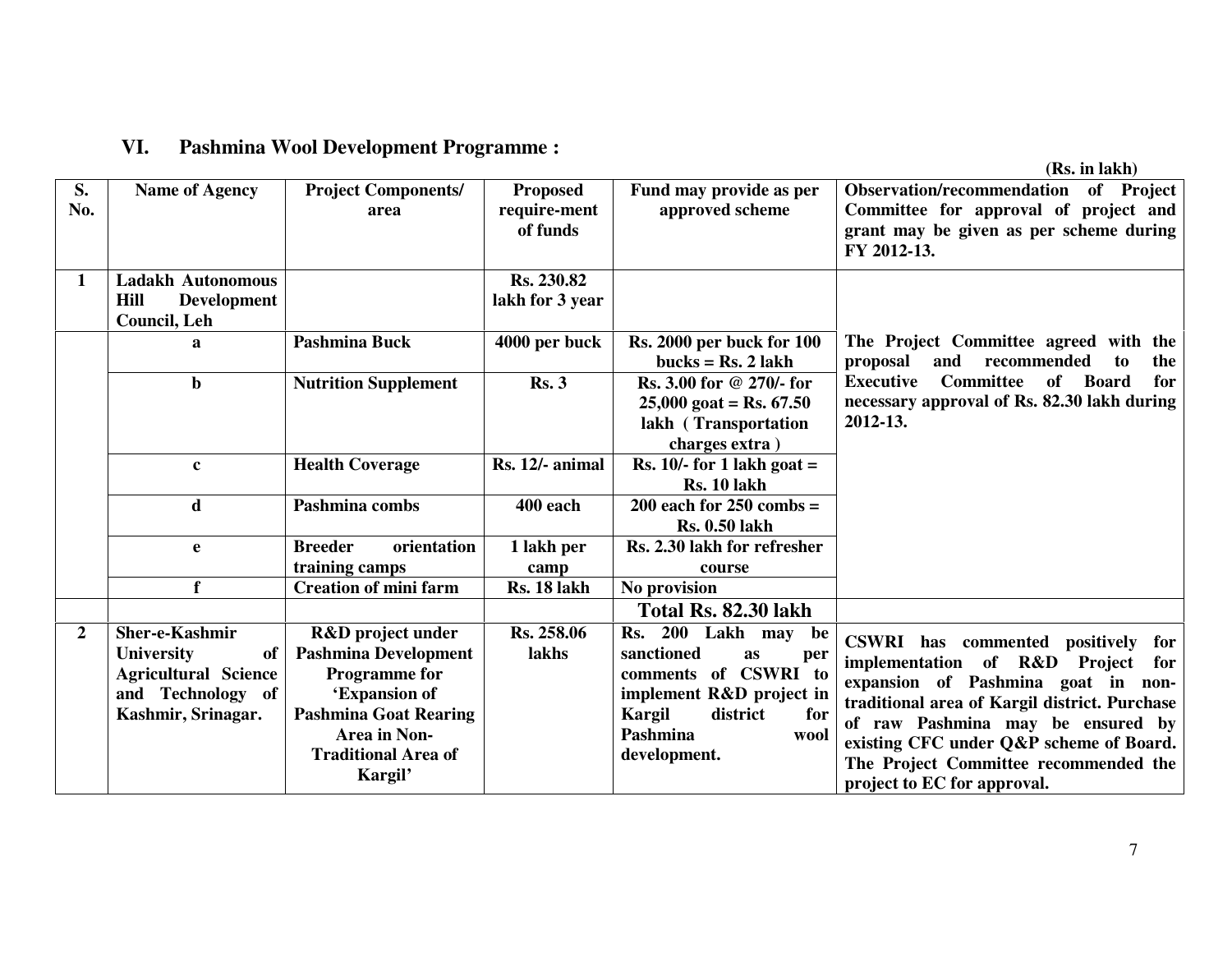### **VII. Project Proposal received from North East States**

CWDB has received following project proposals from North East region and Board has separate funds for the NE region during the FY-2012-13, accordingly, these proposal are placed for discussion and approval, as under :

|  |  |  |  | A. Proposals received under Woollen Expo activity (HRD & Promotional Activities) |  |
|--|--|--|--|----------------------------------------------------------------------------------|--|
|--|--|--|--|----------------------------------------------------------------------------------|--|

| S.No         | <b>Name of Implementing Agency</b>                                                                                                | <b>Type of Expo</b><br><b>Hiring/Total</b><br>expo | <b>Place</b>                                            | Date/Period                                | <b>Observation/recommendation</b><br>of<br><b>Project Committee for approval of</b><br>project and grant may be given as<br>per scheme during FY 2012-13. |
|--------------|-----------------------------------------------------------------------------------------------------------------------------------|----------------------------------------------------|---------------------------------------------------------|--------------------------------------------|-----------------------------------------------------------------------------------------------------------------------------------------------------------|
|              | <b>Indian Chamber of Commerce North</b><br>East Regional office, 209, R.G. Baruah<br>Road, (Opp. AIDC), Guwahati-781005           | 4 Woollen Expo<br>@ Rs. 14.00<br>Lakhs             | Guwahati,<br>Imphal,<br>Shillong $\&$<br><b>Gangtok</b> | Date will be<br>decided after<br>sanction. | The Project Committee agreed with<br>proposals and recommended to the<br>EC for approval.                                                                 |
| $\mathbf{2}$ | <b>Arun Kutir Udyog Cooperative Society,</b><br>Zero, Lower Subansiri District, P.O.<br>Zero-PB-No19 Arunachal Pradesh-<br>791120 | <b>Total 1</b><br>$Expo14.00$ lacs                 | <b>Itanagar</b><br>(AP)                                 | Date will be<br>decided after<br>sanction. | Project may be considered being<br>forwarded by Deptt. of Handloom<br>and Handicraft, Govt. of Arun.<br>Pradesh.                                          |

**B. Proposals received from North East Region under other schemes of CWDB.** 

|     |                  |                 |         |                  |                             | $\mathbf{r}$                                 |
|-----|------------------|-----------------|---------|------------------|-----------------------------|----------------------------------------------|
| S.  | Name of          | Name of         | Project | <b>Fund that</b> | <b>Remarks</b>              | <b>Observation/recommendation of Project</b> |
| No. | Agency           | <b>Scheme</b>   | unit    | may be           |                             | Committee for approval of project and        |
|     |                  |                 |         | sanctioned as    |                             | grant may be given as per scheme             |
|     |                  |                 |         | per approved     |                             | during FY 2012-13.                           |
|     |                  |                 |         | scheme           |                             |                                              |
|     | M/s. Arunkutir   | <b>CFC</b> for  | 40      | 4.36             | Project report may be       |                                              |
|     | Udyog<br>Coop.   | <b>Training</b> | trainee |                  | obtained before sanctioning |                                              |
|     | Society, Lower   | programme       |         |                  | the Training project.       | The Project Committee agreed with            |
|     | <b>Subansiri</b> | under Angora    |         |                  |                             | both proposals and recommended to the        |
|     | district, AP     | wool for 1 year |         |                  |                             |                                              |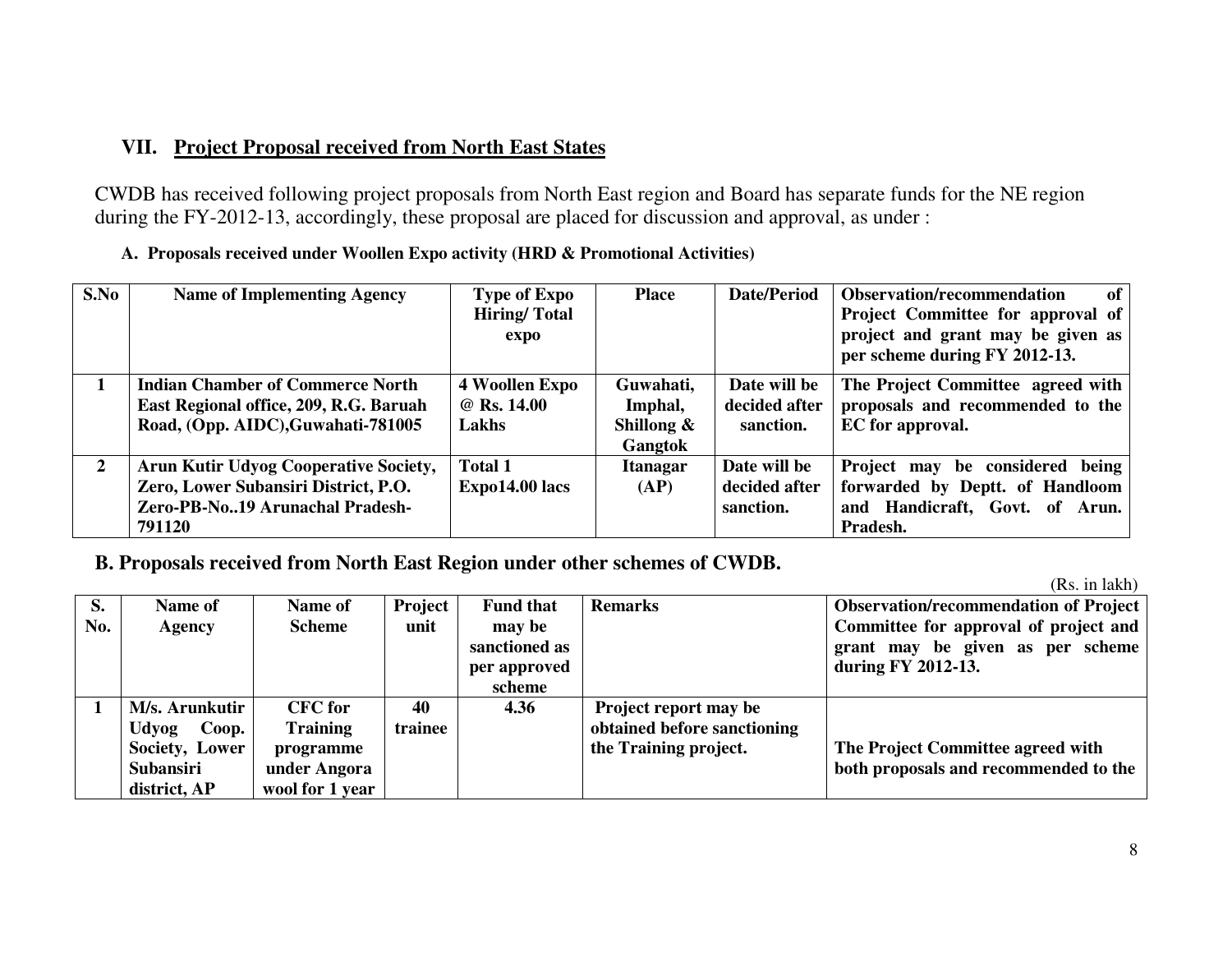| $\boldsymbol{2}$ | M/s. Arunkutir<br><b>Udyog</b><br>Cooperative<br>Society, Lower<br><b>Subansiri</b><br>district,<br><b>Arunachal</b><br><b>Pradesh</b> | Angora wool<br>development<br>programme         | <b>20</b><br>family                                                  | 10.40 | project report alongwith list<br>of beneficiaries may be<br>obtained before sanctioning<br>the Training project                                                                                                                                                   | EC for approval during 2012-13<br>Project may be considered being<br>forwarded by Deptt. of Handloom and<br>Handicraft, Govt. of Arunachal<br>Pradesh. |
|------------------|----------------------------------------------------------------------------------------------------------------------------------------|-------------------------------------------------|----------------------------------------------------------------------|-------|-------------------------------------------------------------------------------------------------------------------------------------------------------------------------------------------------------------------------------------------------------------------|--------------------------------------------------------------------------------------------------------------------------------------------------------|
| 3                | Department of<br><b>Textiles &amp;</b><br>Handicraft,<br>Govt. of<br><b>Arunachal</b><br>Pradesh,<br>Itanagar.<br>(A.P.)               | <b>Revolving fund</b><br>woollen<br>for<br>yarn | Revolvi<br>$\mathbf{ng}$<br>fund<br>for raw<br>wool<br>market<br>ing |       | No detail project proposal<br>have been submitted.<br>Demanded Rs. 32 lakh for<br>procurement of woollen yarn<br>under Revolving Fund<br>scheme. The Board provides<br>grant for only raw wool<br>marketing to ensure<br>remunerative returns to wool<br>growers. | Due to reduced outlay, it is not possible<br>to consider the proposal now and it may<br>be considered at later stage                                   |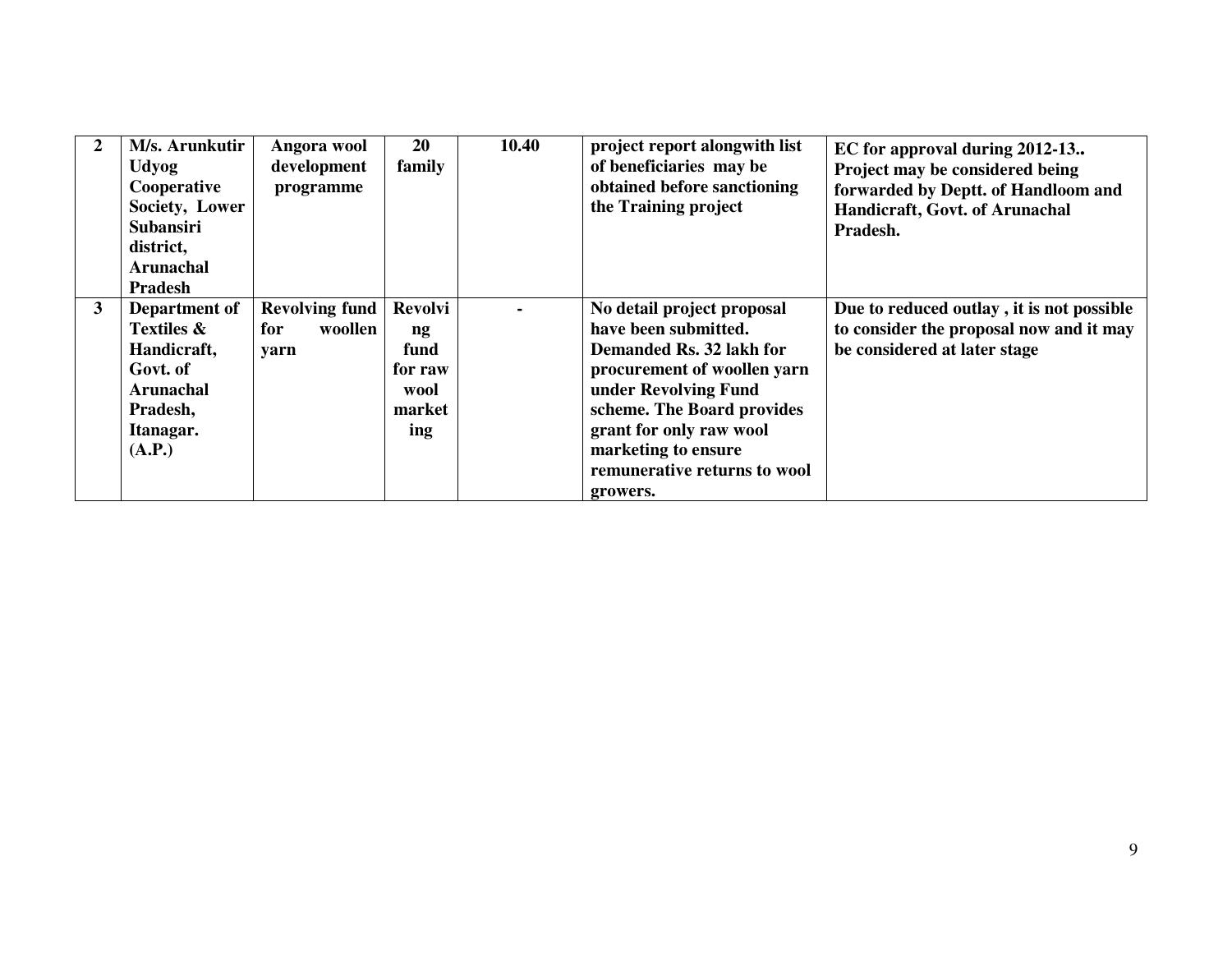#### **VIII. Quality Processing of Wool Scheme :**

| S            | Name of I.A.               | <b>Project Cost</b>   | <b>Name of Project</b>     | Grant    | <b>Remark</b>                | <b>Observation/recommendation</b>   |
|--------------|----------------------------|-----------------------|----------------------------|----------|------------------------------|-------------------------------------|
| N            |                            |                       | <b>Proposal</b>            | may be   |                              | Project Committee<br>of<br>for      |
|              |                            |                       |                            | given as |                              | approval of project and grant       |
|              |                            |                       |                            | per      |                              | may be given as per scheme          |
|              |                            |                       |                            | scheme   |                              | during FY 2012-13.                  |
|              |                            |                       |                            | norms    |                              |                                     |
| $\mathbf{A}$ | Director, Indian           | <b>Project Cost -</b> | <b>Carpet testing Lab</b>  | 50.00    | Scheme finance is for Rs.    | Due to reduced outlay, it is not    |
|              | <b>Institute of Carpet</b> | 109 lacs              | under the Scheme           |          | 50.0 Lakhs only. It is not   | possible to consider the            |
|              | Technology, Bhadohi        |                       | of CFC - Q&P               |          | clear whether rest may be    | proposal now and it may be          |
|              |                            |                       |                            |          | provided by IICT.may be      | considered at later stage           |
|              |                            |                       |                            |          | considered at later stage.   |                                     |
| B            | <b>Uttarakhand Sheep</b>   | Project               | 20 Shearing                | 48.20    | May exclude the fund for     |                                     |
|              | and Wool                   | $cost = 50.00$ lac    | <b>Machine,20</b>          |          | AMC(2.80lac) CWDB may        | <b>The Project Committee</b>        |
|              | <b>Development Board,</b>  |                       | grinder,                   |          | also invite the rates for    | agreed with proposal and            |
|              | <b>Dehradun</b>            |                       | accessories, AMC           |          | shearing machine with        | recommended to EC for               |
|              |                            |                       | for shearing               |          | accessories.                 | approval during 2012-13.            |
|              |                            |                       | machine                    |          |                              |                                     |
| $\mathbf C$  | <b>J&amp;K</b> Sheep And   | <b>Project Cost-</b>  | <b>CFC</b> for Scouring    | 50.00    | <b>Suggested by CSWRI.</b>   | <b>The Project Committee agreed</b> |
|              | <b>Sheep Products</b>      | 100 Lacs              | <b>Plant &amp; Bailing</b> |          |                              | with proposal and                   |
|              | Deve. Board                |                       | <b>Facility</b>            |          |                              | recommended to EC for               |
|              |                            |                       |                            |          |                              | approval during 2012-13.            |
| D            | Karnataka Sheep &          | <b>Rs. 87.78 Lacs</b> | <b>CFC</b> for carding     | 50.00    | Project was on the           | <b>The Project Committee agreed</b> |
|              | Wool Deve. Corp.           | for phase 1,          | & spinning                 |          | recommendations of WRA       | with proposal and                   |
|              | <b>Bangalore</b>           | land $\&$             |                            |          | and CFC is to be established | recommended to EC for               |
|              |                            | building will         |                            |          | in consultation with WRA.    | approval during 2012-13.            |
|              |                            | be provided by        |                            |          |                              |                                     |
|              |                            | Corp.                 |                            |          |                              |                                     |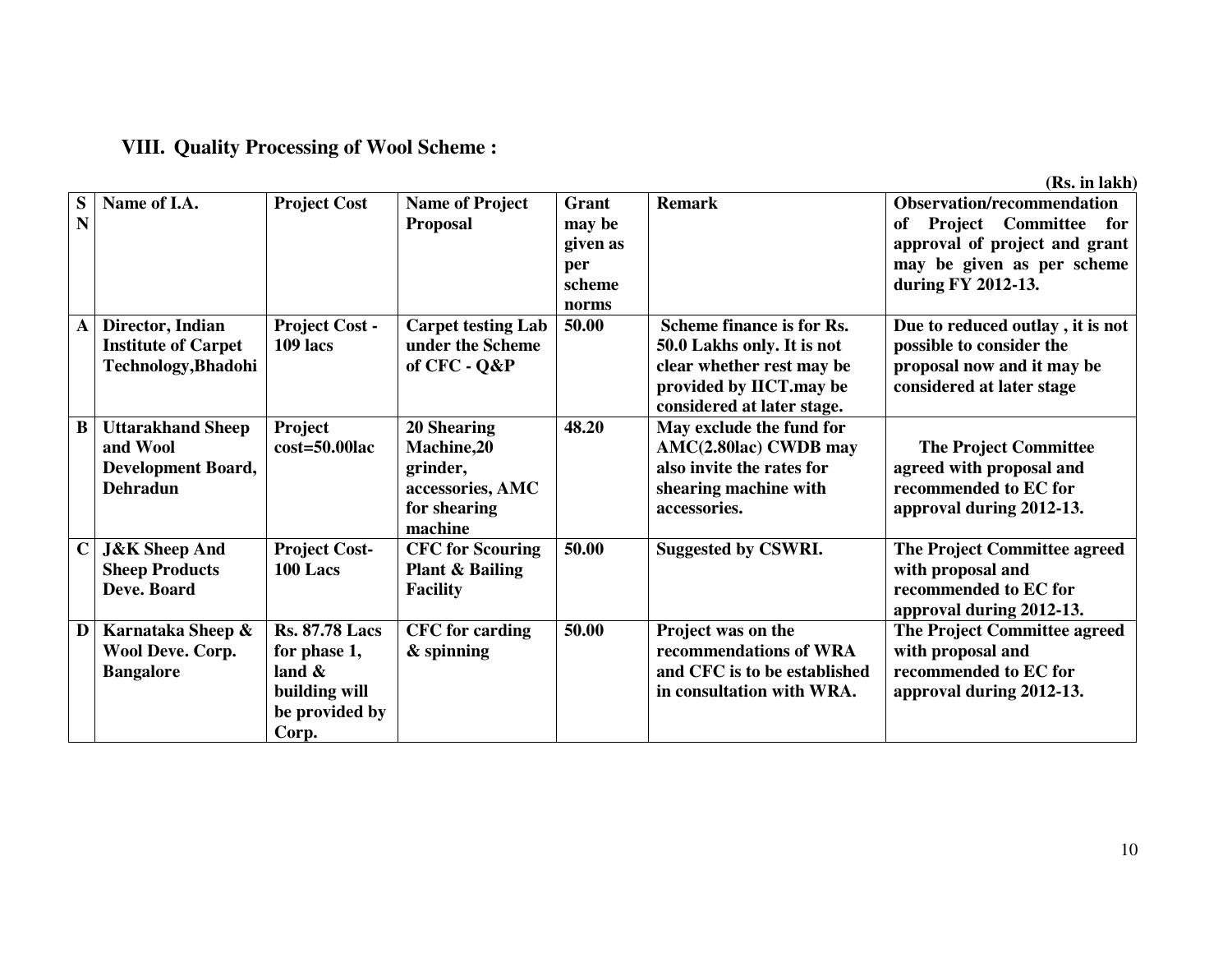# IX. Discussion on up-gradation & accreditation of existing Wool Testing Centre, Bikaner (CWDB)

The Project Committee discussed the matter regd. up-gradation and accreditation of existing Wool Testing Centre established by the CWDB at Bikaner and recommended to install following equipments etc. with technical assistance of the Indian Institute of Carpet Technology, Bhadohi (IICT) with total approx. cost of Rs. 97.25 lakh during 2012-13, as under :

| S.N              | Name of the                    | Tests to be Performed                 | Approximate Price |
|------------------|--------------------------------|---------------------------------------|-------------------|
|                  | equipment/Instrument           |                                       | (Amount in Rs.)   |
| 1.               | <b>Bulkometer</b>              | Bulk of Fiber                         | $3,25,000/-$      |
| 2.               | <b>Colour Matching</b>         | Colour determination of wool          | $15,00,000/-$     |
|                  | Spectrophotometer and          | fiber and Quality control of          |                   |
|                  | software                       | dyeing                                |                   |
| 3.               | <b>Optical Fibre Diameter</b>  | Fiber fineness                        | 75,00,000/-       |
|                  | Analyser (OFDA 4000)           | Diameter of wool fiber length         |                   |
|                  |                                | Diameter profile                      |                   |
|                  |                                | Fiber curvature                       |                   |
| $\overline{4}$ . | Wrap Reel                      | For count of yarn                     | $50,000/-$        |
| 5.               | <b>Electronic Twist Tester</b> | Twist of yarn (TPI)                   | $1,00,000/-$      |
| 6.               | Lab Beaker dyeing machine      | Shade matching                        | $1,50,000/-$      |
| 7.               | Launderometer                  | Washing fastness of dyed<br>materials | $1,00,000/-$      |
|                  | <b>Total</b>                   |                                       | Rs. 97,25,000/-   |

 Regarding Optical Fibre Diameter Analyser (OFDA 4000), it was decided by the Project Committee that the Board would conduct some sample wool testing of carpet grade wool at Wool Research Association, Thane on the OFDA equipment and after satisfying with this equipment, the Board may initiate procurement work in consultation with WRA otherwise WRA will suggest another equipment.

# X Discussion on opening a Handloom Weaving & Designing Training Centre at Leh.

The Project Committee discussed the matter to establishe the Shawl Weaving and Designing Training Centre at Leh with (approx.) cost of Rs. 12 lakh for further value addition to Pashmina wool and to increase employment opportunities, specially to women, during severe winter season by generate skill in weaving and designing of traditional shawls.

# XI. Setting up of a Regional office of CWDB at Ludhiana

The Executive Director, CWDB informed that during recent meeting of the Governing Body of CWDB it was decided to set up Regional office-cum-Wool Testing Laboratory of the Board at Ludhiana being a leading industrial town of Punjab and an important centre of woollen textiles and allied industry as it has units of spinning, dyeing, weaving and finishing and hosiery.